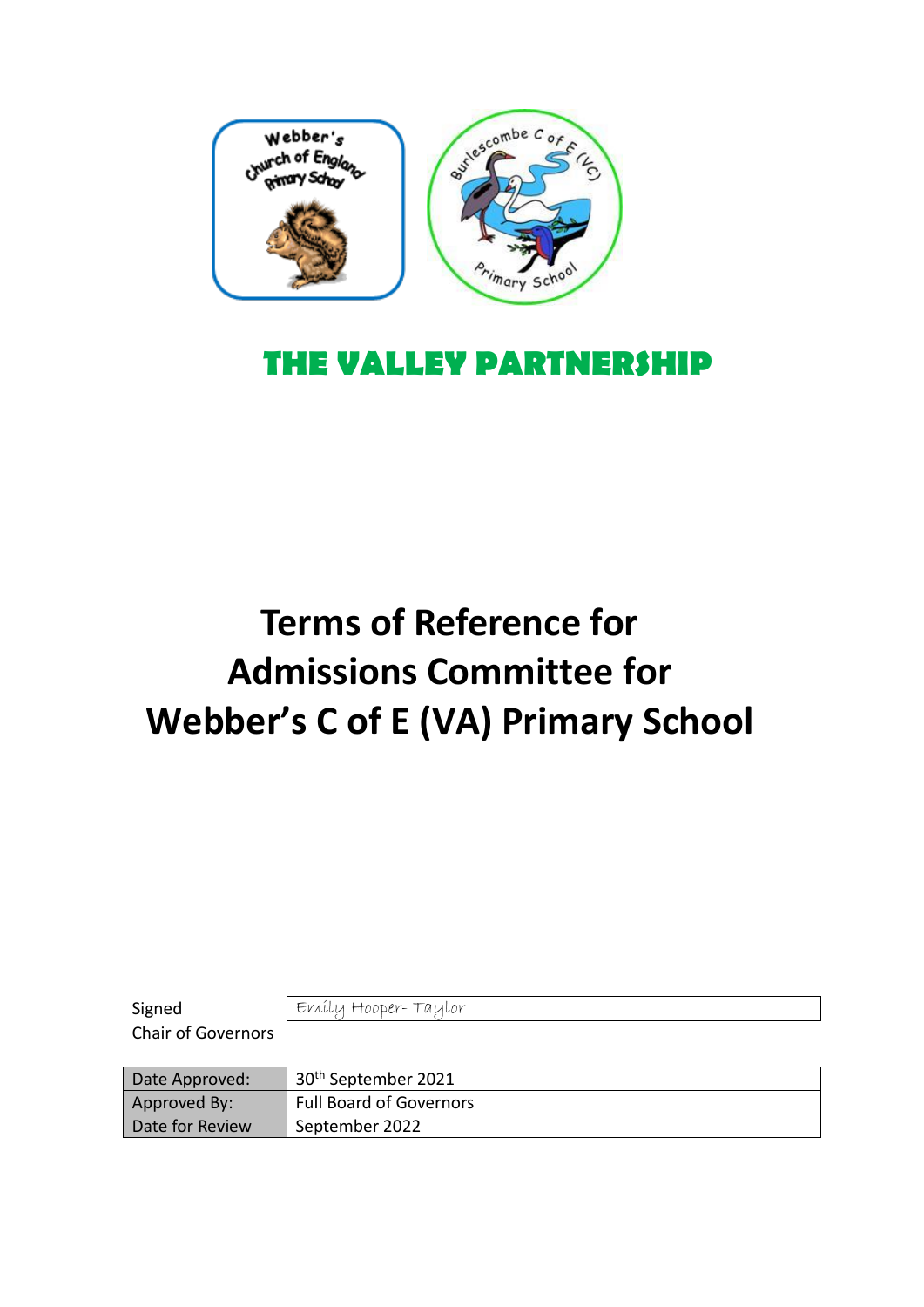## **Terms of Reference for the Admissions Committee of the Governing Board of Webber's C of E (VA) Primary School (part of The Valley Partnership)**

| Membership:                                                |                                                                  |
|------------------------------------------------------------|------------------------------------------------------------------|
| Three or five governors who<br>can include the headteacher | Gary Bladon<br>Justin Goad<br>Ophelia Lindley<br>Janine Whitlock |
| Quorum:                                                    | 3                                                                |
| <b>Chair of Committee:</b>                                 | tbc                                                              |
| <b>Clerk of Committee:</b>                                 | To be agreed at each meeting                                     |
|                                                            |                                                                  |

Agreed at meeting of full governing board **30th September 2021** Date of review **September 2022**

\*These terms of reference should be reviewed annually by the Governing Board and when there are any changes to the Board membership